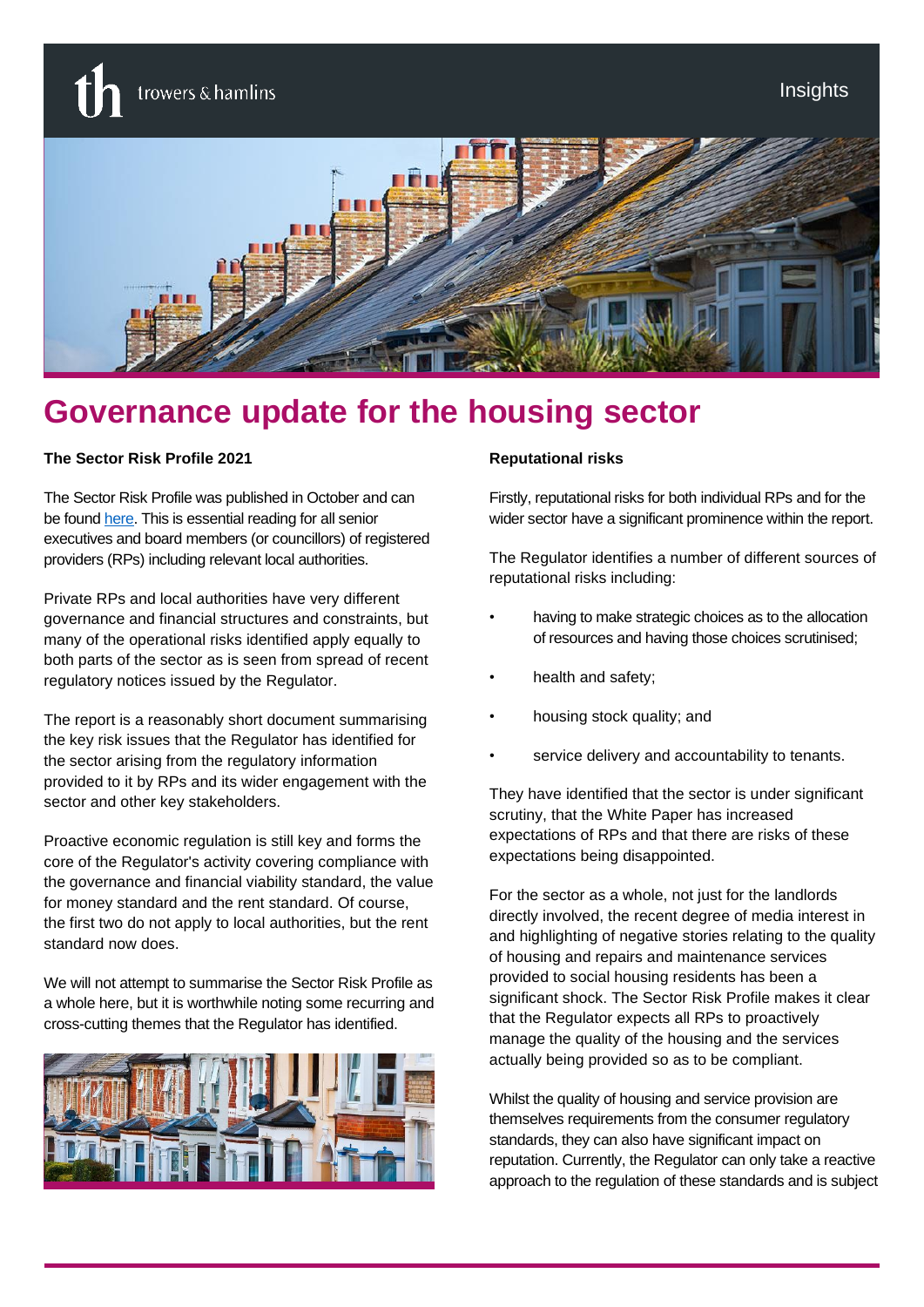to the serious detriment test, but this does not mean that RPs are not obliged to comply with them. Moreover, it is a requirement of the governance and financial viability standard that *"governance arrangements shall ensure that RPs… protect…the reputation of the sector".* 

In addition to the problems for the residents in question the reputational damage posed by pockets of poor quality housing provision resonates widely and if they are not currently receiving board attention through the existing reporting mechanisms available then some different approaches may be necessary. The Regulator has previously made it clear that it will be seeking evidence that appropriate steps have been taken to identify and address this type of issue as part of its in-depth assessment process.

#### **Data quality**

This is not a new issue, but many of the risks identified in the report are heavily reliant upon the data available to RPs for their management, especially in relation to the housing stock and the tenants occupying it.

As well as identifying data integrity as a section of risk of its own the Regulator flags data's importance in relation to:

- stock quality and especially the need for robust and up to date stock condition data;
- health and safety requirements:
- and service delivery (having regard to the diverse needs of residents).

It states that board oversight, control and decision making is undermined by failure to maintain data integrity or by data being isolated in siloed systems. This has been a notable contributory factor in many of the regulatory notices and regulatory downgrades that have been issued.

#### **The Social Housing White Paper: Proactive consumer regulation**

The move to a full proactive consumer regulation regime requires primary legislation and we do not yet have a Parliamentary timetable setting out when this will be brought forward. However, we do know that there is a significant amount of consultation that can only be carried out legally once the relevant powers have been enacted and that there will be significant operational changes for the Regulator to achieve before it is in a position to 'go live' with this new role. Given the time that is required to pass this type of legislation and the required consultation it will be two to three years before the full regime can be brought into force.

The Regulator has recently published an update on its thinking for the proactive regime when it is implemented in a paper called 'Reshaping Consumer Regulation: Our principles and Approach' which can be found [here.](https://www.gov.uk/government/publications/reshaping-consumer-regulation-our-principles-and-approachhttps:/www.gov.uk/government/publications/reshaping-consumer-regulation-our-principles-and-approach) This is still very much a work in progress and will remain subject to the legislative regime and to further consultation and consideration.

Key features of the regime under consideration are that it is co-regulatory with the RP Board taking the lead role in ensuring compliance with the revised Consumer Standards, the RP supplying assurance to the Regulator and the Regulator taking a risk-based approach to involvement. It is intended to address systemic issues rather than individual complaints which would more properly be addressed by the RP and the Housing Ombudsman.

Its thinking is coalescing around a set of outcomes and themes for the consumer standards and it seems clear that this is (as expected) a wholesale rethink of what the consumer standards are seeking to achieve as well as their structure and more detailed content. The six themes stated are: Safety, Quality, Neighbourhood, Transparency, Engagement and Accountability and Tenancy (including allocations and tenant rights to move). These may prove to be the headings for the revised consumer standards although there is much that may change before these can be finalised.

We know that a major thrust of this regime will be to require greater engagement by RPs with their tenants for them to shape and to scrutinise the services that affect them. The Regulator makes the point that RPs should take action now (in advance of any change in regulation) to strengthen this engagement and to improve services.

One area that does not require primary legislation is putting in place the reporting requirements flagged in the White Paper as the Tenant Satisfaction Measures (the TSMs). It is expected that a new regulatory standard will be brought forward requiring a range of new reporting measures by RPs. Consultation upon these requirements is anticipated imminently and RPs need to be on the look out to engage with this consultation when it comes out. In responding, RPs need to be aware of the groundswell of tenant feedback that fed into the generation of the White Paper and the issues that this is intended to address. We recommend that RPs not only look at this from a corporate perspective, but seek the views of resident groups and where appropriate support and encourage them to respond too.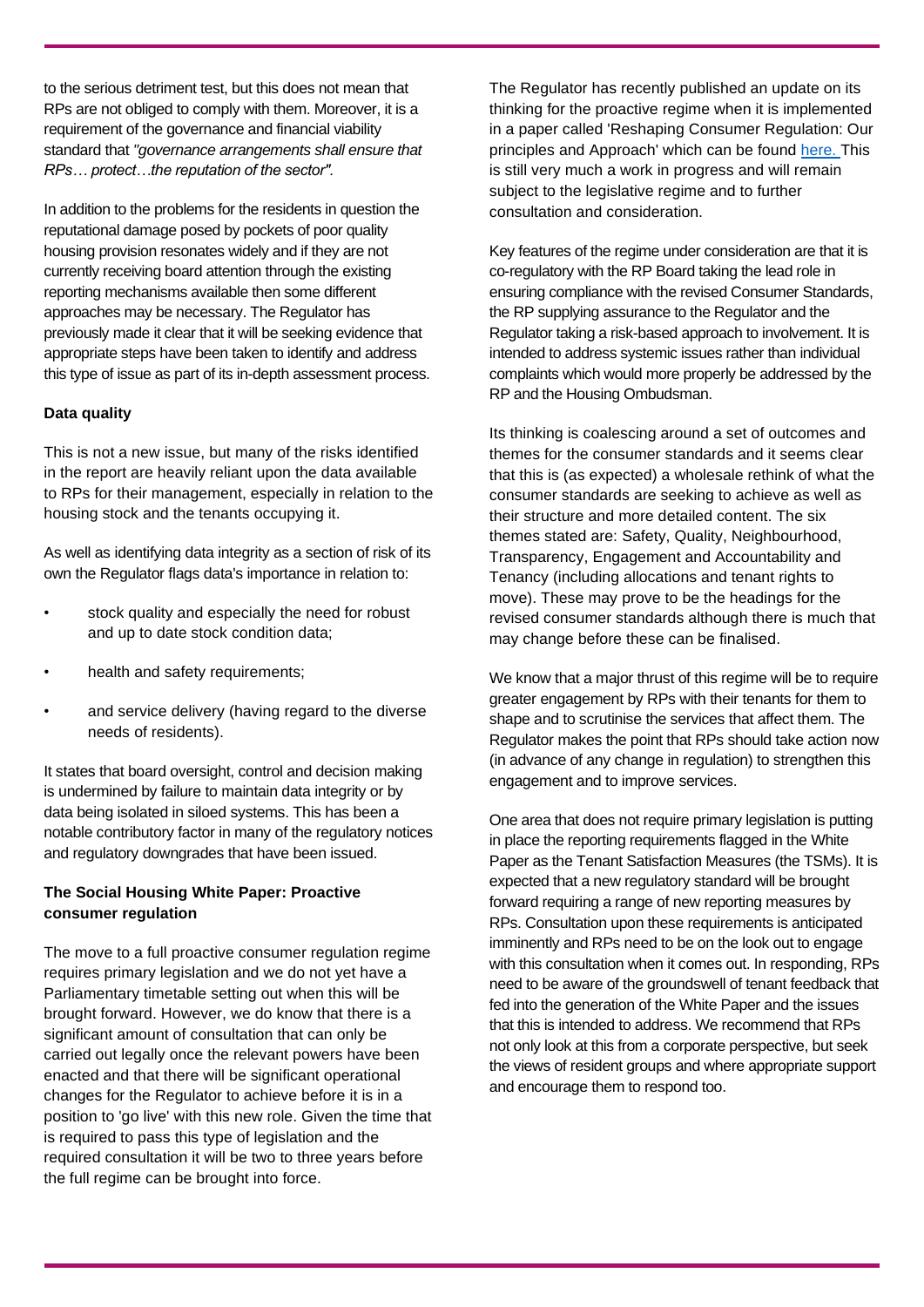Whilst we understand the pragmatic imperative to make progress on the areas that do not require legislation it is perhaps unfortunate that the TSMs will be seen out of their full context. The mere fact of measuring something often changes underlying behaviours. In some cases this may be appropriate, but in other ways they may take priority over other issues that are harder to measure, but are valued as highly or more highly by residents.

It will be important to remember that the TSMs will only be one element of the regime and that the wider consumer regulatory regime will be much more broadly based than just a reaction to the data that is produced through this process. For this reason the Regulator's willingness to publish its current thinking is particularly welcome to provide greater context for the consultation on the TSMs.

#### **A reminder of the governance implications of the Building Safety Bill and the Social Housing White Paper**

It is clear that the Home Standard continues to be one of the most breached standards of the Regulator's seven standards that apply to registered providers. It is the Home Standard which includes the required outcome of ensuring that all statutory requirements that provide for the health and safety of occupiers are met.

With the increased focus on health and safety, pushed very much into the public consciousness by the horrific events that unfolded during the Grenfell tragedy, boards should not consider health and safety issues as things that happen to other organisations without fully testing whether such issues could arise within their own organisation. For some this has meant undertaking comprehensive reviews of their compliance and assurance frameworks. That issues may not have arisen does not necessarily mean that existing frameworks are as robust as they could be, and there should be no assumptions here.

Boards should be asking, if they haven't already, "exactly what is in our compliance framework, how do we know that the information and assurance we are getting is as clear and as transparent as it can be, when was the last time we tested the way that we do things?". In our experience, it is only when things do go wrong that some boards start to ask these questions. Being able to demonstrate that you have taken "all reasonable steps" to ensure compliance is a far more comfortable position to be in should health and safety issues arise.



Over more recent years, many organisations have increased the level and frequency of external audit and validation that they obtain in order to assess, and indeed challenge, current approaches to health and safety compliance. This can be an essential tool for ongoing improvement, and something that the Regulator will consider should issues arise. It is therefore reasonable for boards to ask when their business had an assessment from someone outside the organisation to identify any gaps or weaknesses and flag areas where current approaches could be strengthened. It is also reasonable for boards to ask how often they get that external assurance and whether they are getting it as frequently as they should.

There is much coming over the hill in terms of new legislation including the Building Safety Bill and secondary legislation together with legislation that we know will be needed in order to give effect to the new consumer regulation regime. We already know what is in the building safety legislation (drafts have been in circulation for some time), and the Regulator has stated many times that the direction of travel in terms of consumer regulation is already clearly laid out, including in the White Paper. Whilst it may take a number of years for new obligations to actually come into effect, RPs and their boards should be considering now what they will need to do in order to achieve compliance. The Regulator has also been clear that there will be little "transition" flexibility for providers given how much is already known about the new requirements and obligations.

Some providers have already jumped into action, establishing working groups and programme boards to look at what's coming, where gaps currently lie within their organisation and what they will need to do to ensure compliance with new obligations. Others have been giving thought to where health and safety oversight sits, and should sit, within their governance structures, at board level or committee level, looking at whether terms of reference are clear enough in that respect.